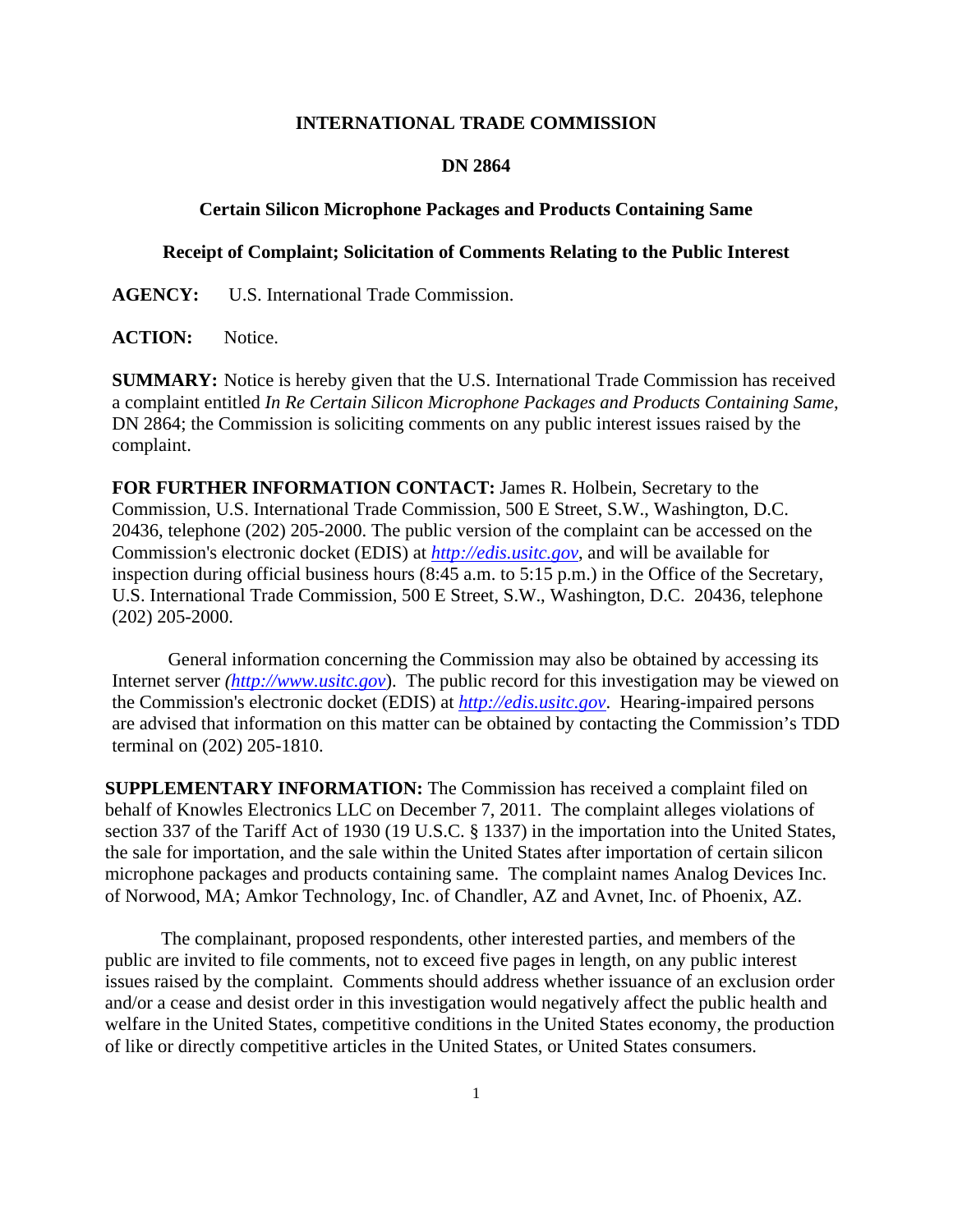In particular, the Commission is interested in comments that:

- (i) explain how the articles potentially subject to the orders are used in the United States;
- (ii) identify any public health, safety, or welfare concerns in the United States relating to the potential orders;
- (iii) indicate the extent to which like or directly competitive articles are produced in the United States or are otherwise available in the United States, with respect to the articles potentially subject to the orders; and
- (iv) indicate whether Complainant, Complainant's licensees, and/or third party suppliers have the capacity to replace the volume of articles potentially subject to an exclusion order and a cease and desist order within a commercially reasonable time.

 Written submissions must be filed no later than by close of business, five business days after the date of publication of this notice in the *Federal Register*. There will be further opportunities for comment on the public interest after the issuance of any final initial determination in this investigation.

 Persons filing written submissions must file the original document and 12 true copies thereof on or before the deadlines stated above with the Office of the Secretary. Submissions should refer to the docket number ("Docket No. 2864") in a prominent place on the cover page and/or the first page. The Commission's rules authorize filing submissions with the Secretary by facsimile or electronic means only to the extent permitted by section 201.8 of the rules (see Handbook for Electronic Filing Procedures,

http://www.usitc.gov/secretary/fed\_reg\_notices/rules/documents/handbook\_on\_electronic\_filing. pdf. Persons with questions regarding electronic filing should contact the Secretary (202-205- 2000).

 Any person desiring to submit a document to the Commission in confidence must request confidential treatment. All such requests should be directed to the Secretary to the Commission and must include a full statement of the reasons why the Commission should grant such treatment. *See* 19 C.F.R. § 201.6. Documents for which confidential treatment by the Commission is properly sought will be treated accordingly. All nonconfidential written submissions will be available for public inspection at the Office of the Secretary.